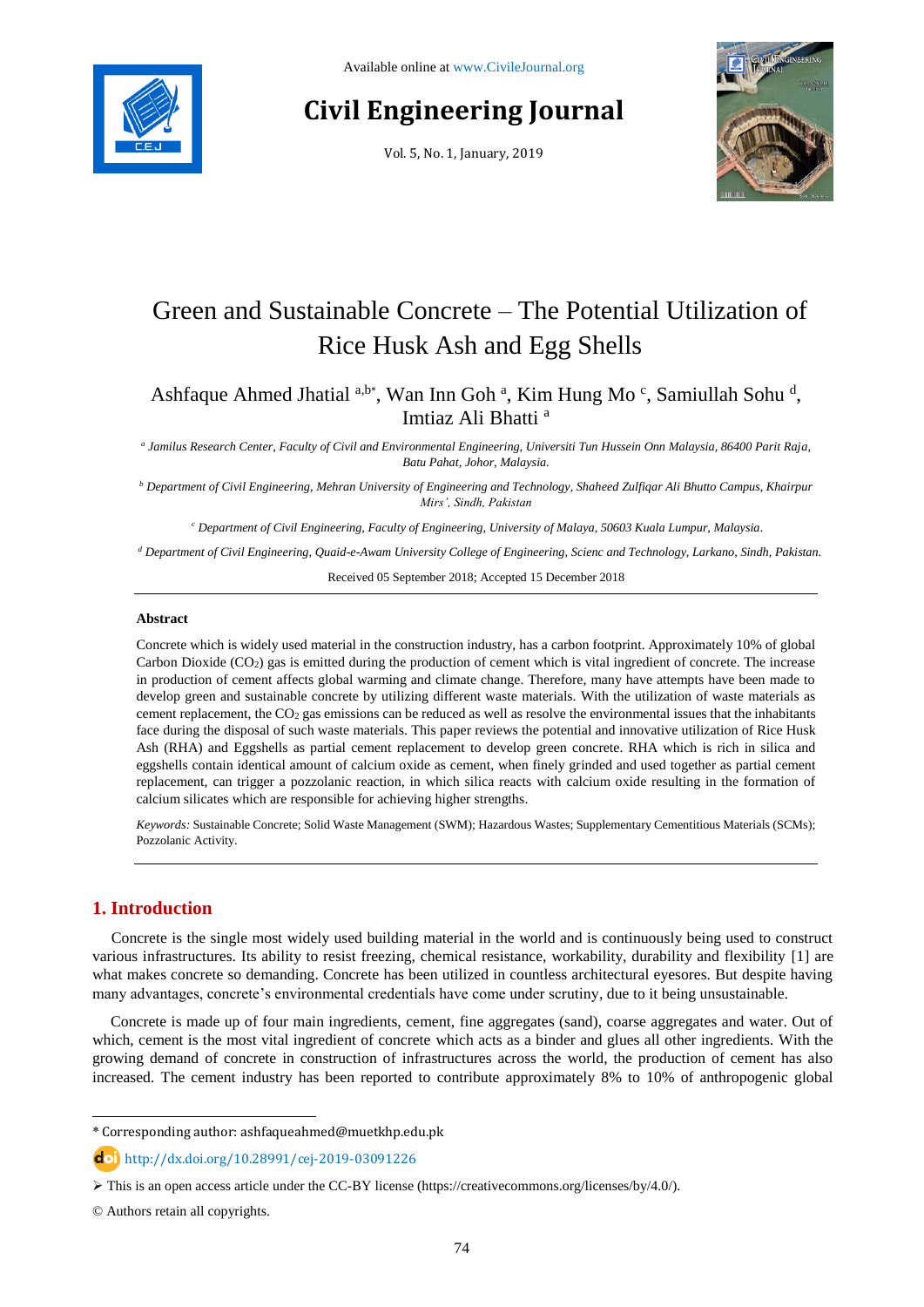Carbon Dioxide  $(CO_2)$  gas emissions [2]. The  $CO_2$  is one of the greenhouse gases which are one of the main causes of global warming and climate change.

Apart from the emission of CO2, the production of cement also requires natural resources such as calcium, silica and alumina which are extracted from natural resources. The growing demand of concrete indicates that the production of cement will not slowdown in near future, in fact, it has been gradually increasing over the years, thus contributing to depletion of natural resources. Therefore, with the rise in temperatures, increasing  $CO<sub>2</sub>$  gas emissions and depletion of natural resources, the construction industry has diverted its focus to develop green and sustainable concrete.

### **1.1. Green and Sustainable Concrete**

With the increasing environmental challenges, it has become paramount that green and sustainable materials be researched for a wider range of applications to offer feasible alternatives alongside conventional materials. Green concrete has nothing to do with its color [3]. Green concrete is a concrete which utilizes waste materials as at least one of its ingredients, or its production process does not lead to environmental destruction [4]. Green concrete, however, should not compromise on the strength and performance while utilizing the waste materials. Manufacturing methods and process, life cycle sustainability impacts and amount of cement replaced are the key factors which are used to identify weather a concrete is green or not [2]. Though green concrete follows reduce, reuse and recycle techniques, the main aim behind the development of green concrete is to reduce the  $CO<sub>2</sub>$  gas emissions, to limit the use of natural resources and the use of waste materials in concrete, which otherwise are disposed-off, costing money for the disposal and causing environmental pollution. One potential way to utilize waste materials to develop green concrete is to use waste materials as partial cement replacement. Most of the waste materials have the ability to enhance the properties of concrete while simultaneously reducing the cement content in concrete.

Rapid industrialization and urbanization have occurred to accommodate the growing demands of the people [5], agricultural/industrial waste byproducts are generated in abundance across the world. Though the quantity and type of waste materials may vary from country to country, but almost all such waste materials end up being dumped in the landfill sites without proper treatment or re-use. The continuous dumping has caused the number of landfill sites to increase significantly and due to the increased awareness of environment and scarcity of land, the solid waste management (SWM) has become major environmental challenge for developing as well as developed countries. Many waste materials such as construction and demolition (C&D) waste, Rice Husk Ash (RHA), eggshells, Palm Oil Fuel Ash (POFA) and Coal Bottom Ash (CBA) are produced on large scale causing environmental issues regarding their disposal. Most of these wastes that are generated in abundance are pozzolanic in nature. Pozzolanic materials are those materials which contain significant amount of silica or alumina in their composition. These materials react with  $Ca(OH)_2$  when water is present to produce a new reaction product which exhibits similar binding characteristics [6-8] as cement. The type of cement, ratio of cement hydration and the percentage of pozzolans used decrease the amount of  $Ca(OH)_2$  which is produced during the cement hydration. Therefore, not all  $Ca(OH)_2$  that is produced during cement hydration is available or free to react with pozzolans [9-10]. RHA and eggshells are two of the most produced waste products in the world. This paper reviews the potential utilization of RHA and eggshells in concrete to develop a green and sustainable concrete which can resolve the environmental issues faced during the disposal of such waste materials as well as reduction of  $CO<sub>2</sub>$  gas emissions.

# **2. Rice Husk Ash (RHA)**

Rice has become staple food for over half of the world's population [11]. Rice is a seed of semi-aquatic grass species. A total of 22 species of rice exist, out of which *Oryza sativa* and *Oryza glaberrima* are the only two species which are important for human consumption. *Oryza sativa* was first grown and cultivated in South and Southeast Asia between 8,000 to 15,000 years ago, while *Oryza glaberrima* is believed to be the domesticated version of the wild *Oryza barthii* species of rice approximately 3,000 years ago in the floodplains of Niger River in Africa [11]. Today, except the Antarctica, rice is being cultivated in every continent. Paddy rice is the end-product of the harvesting and threshing of rice grains. It has been reported that approximately 600 million tons of rice paddy is produced annually [12] and is expected to increase significantly in the future. On average, paddy rice produces 25% husk, 10% bran and germ, and 65% white rice [13]. Rice mills generate 20% rice husk from every paddy ton, which is then used as fuel in the boiler to produce electricity for the mill. Approximately 25% of the rice husk is converted into solid waste known as RHA [14], both Rice Husk and RHA are shown in Figure 1. Being a waste product produced by the rice mills, it has very little to none commercial value, thus is disposed causing health issues to the inhabitants nearby.

RHA is an agro-industrial by-product which is being generated in abundance. Due to high surface area and pozzolanic in nature, RHA has the potential to be effectively used as supplementary cementitious material (SCM). Properties and characteristics of any material resemble closely to the parent material's properties and characteristics and the methods and techniques of its production. This is also the case of RHA. RHA is produced by burning rice husk either in open field or under controlled incineration conditions. Poor quality RHA containing high carbon content is produced if rice husk is burnt in open field and produce air pollution, thus it is avoided. The high carbon content will adversely affect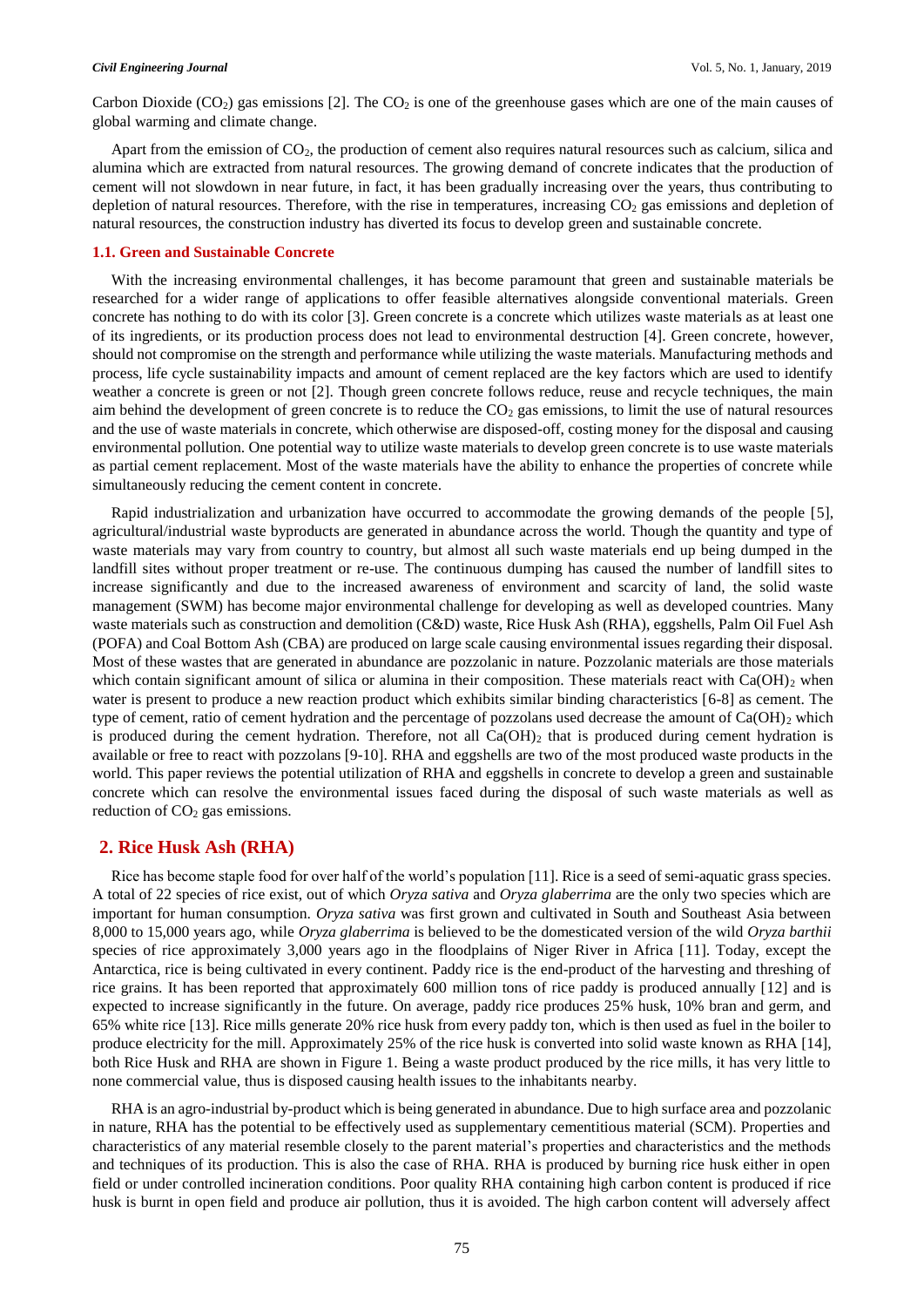performance of concrete and results in development of a structure of highly crystalline form which is of low reactivity [15]. Amorphous form of silica based RHA is produced when rice husk is burnt through controlled incineration conditions in which temperature and duration is controlled. It is obvious that there exists various techniques and methods to produce RHA, however the controlled incinerating significantly produces high quality RHA which contains amorphous form that can allow it to be used for structural concrete.



**Figure 1. Sample of Rice Husk and Rice Husk Ash [16]**

The chemical composition of RHA as obtained by various researchers is shown in Table 1. It can be observed that though duration, temperature and method have significant influence on the chemical composition of RHA, yet all the researchers have reported that RHA has very high silica content above 70%. The amount of silica is the measure of reactivity of RHA, in other words, silica is compound that has been found to be responsible for strength in concrete [17].

| <b>Table 1. Chemical Composition of RHA</b> |       |        |        |        |        |  |  |  |
|---------------------------------------------|-------|--------|--------|--------|--------|--|--|--|
| <b>Chemical Elements</b>                    | [18]  | $[19]$ | [20]   | $[21]$ | [22]   |  |  |  |
| SiO <sub>2</sub>                            | 87.2% | 87.08% | 85.76% | 89.90% | 77.19% |  |  |  |
| $Al_2O_3$                                   | 0.15% | 0.01%  | 0.25%  | 0.46%  | 6.19%  |  |  |  |
| Fe <sub>2</sub> O <sub>3</sub>              | 0.16% | 0.11%  | 1.15%  | 0.47%  | 3.65%  |  |  |  |
| CaO                                         | 0.55% | 0.70%  | 0.74%  | 1.01%  | 2.88%  |  |  |  |
| MgO                                         | 0.35% | 0.42%  | 0.81%  | 0.79%  | 1.45%  |  |  |  |
| Na <sub>2</sub> O                           |       | 0.18%  |        |        |        |  |  |  |
| SO <sub>3</sub>                             | 0.24% |        | 0.31%  |        |        |  |  |  |
| $P_2O_5$                                    |       |        |        | 2.45%  |        |  |  |  |
| $K_2O$                                      |       |        |        | 4.50%  | 1.82%  |  |  |  |

RHA has the highest silica content from all the plant residue and due to the high amount of silica, RHA is a confirmed pozzolanic material [23-25]. Pozzolanic properties allows the material to be used as a cementitious material when finely grinded, consume calcium hydroxide [Ca(OH)2] at ordinary temperatures in the presence of water. The reaction involving silica and Ca(OH)<sub>2</sub> leads to strength gain. But ordinary Portland cement has limited extra Ca(OH)<sub>2</sub> that RHA may consume, thus providing higher strength till certain level. Utilization of RHA as partial cement replacement will help in achieving greener and economical concrete as it will reduce the cement content, ultimately reducing the cost of construction. Furthermore, use of RHA results in environmental benefit as lesser quantity of it would have to be landfilled, leading to reduction in environmental pollution.

Pozzolanic activity of cement is enhanced when RHA is used, this is due to the large quantity of Silica and to the surface area governed by the porous structures of the particle [26]. According to Tangchirapat et al. [27], the fineness of cement has influence on the strength of concrete, therefore when RHA is finely grinded, it enhances the reactivity thus allowing the concrete to gain significant strength. Chao-Lung et al. [28], investigated the effect of RHA on the strength and durability characteristics of concrete. Three different percentages of RHA (10%, 20% and 30%) were used to replace cement. To improve the pozzolanic reactivity of RHA, it was ground for 1 hour. The results indicated that up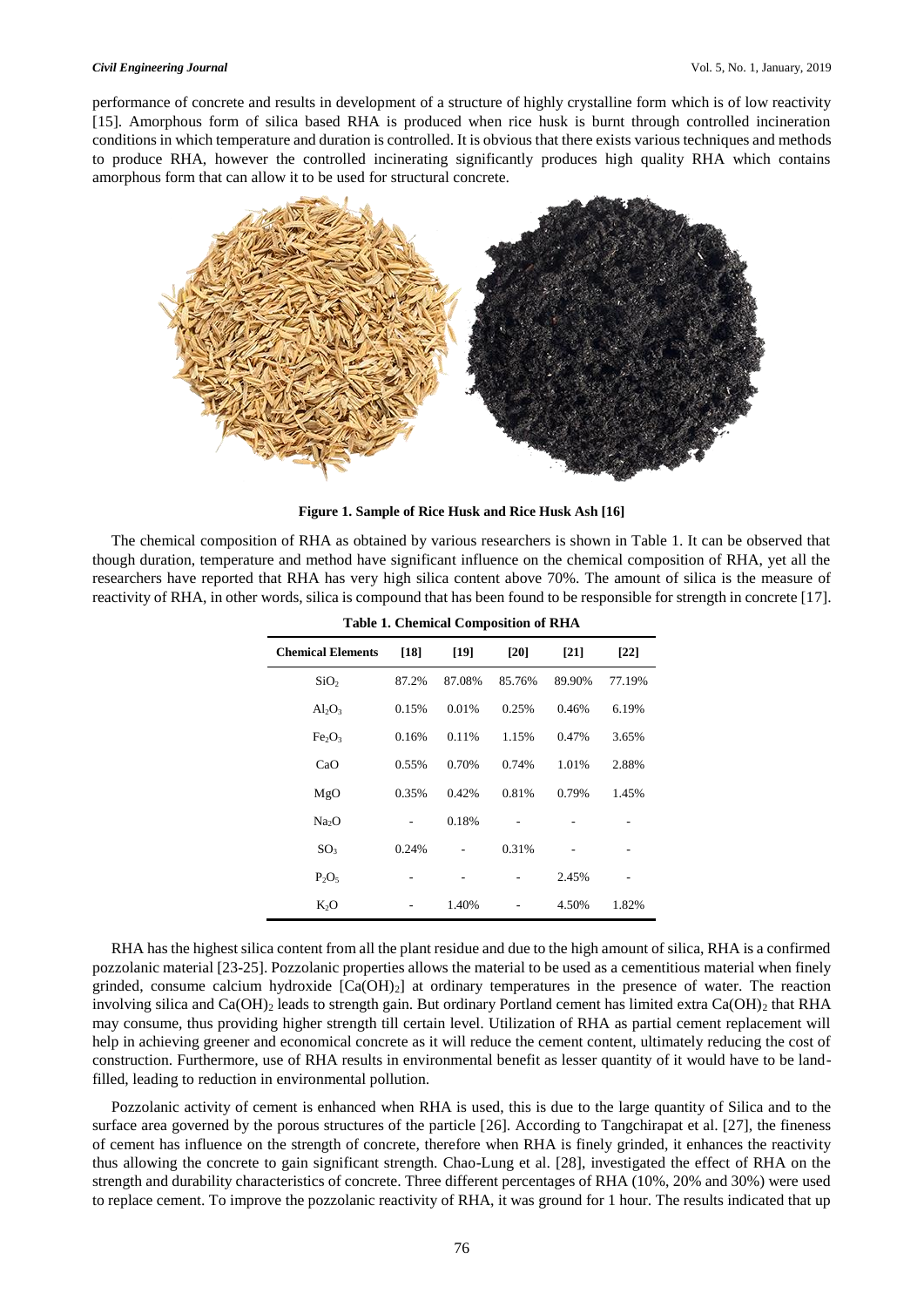to 20% of ground RHA could be utilized as cement replacement without negatively impacting the strength or the durability properties of concrete.

Kishore et al. [29], also studied the strength characteristics of high strength RHA concrete, cement was partially replaced in M40 and M50 grade concrete from 0% to 15% with an increment of 5%. The compressive strength was determined at 7, 28 and 56 days curing regime, while the tensile and flexural strengths were tested at 28 days curing. The results showed that with the replacement of cement with RHA led to decrease in strength, though it improved the workability. The optimum replacement was determined to be 10% for both the grades of concrete. Kachwala et al. [30], replaced ordinary Portland cement with RHA from 0% to 25% and studied its effect on the compressive strength of concrete. It was found that with the increase in replacement of cement with RHA the strength decreased. This may be due to the fact that RHA used in this study was passed through only 600 µm sieve, thus, not producing enough pozzolanic reactivity.

Rahim et al. [31], studied the properties of concrete when cement was substituted with different percentages of RHA  $(0\%, 5\%, 15\%$  and 25%). The RHA obtained were burnt at 650°C such that the colour of RHA turns into grey or white. RHA was then sieved through 63 µm before being used as cement replacement. Based upon the results it was concluded that increase in RHA content decreased the workability of concrete. The optimum percentage of replacement was determined to be 5%. Apart from being used as cement replacement, RHA has also been utilized as fine aggregate replacement to reduce the use of natural resources such as sand [32]. The percentage replacement by weight and volume was utilized ranging from 0% to 25% with an increment of 5% in M15 grade concrete. From the investigation it was determined that 5% of RHA showed close compressive strength compared to the control sample with no RHA when it is replaced by volume. Thus, it was recommended that when RHA is involved, it should be replaced per volume and not by weight.

From the previous researches [27-32] it has been proven that RHA can successfully partially replace cement 5% to 20% by weight without any loss in strength. The content of replacement varies due to many factors such as water/cement ratio and grinding of RHA which have significant influence on the strength parameters of concrete. The further increase in RHA content reduces the strength due to during pozzolanic reaction which is triggered by silica when water is added,  $Ca(OH)_2$  is consumed. Since RHA has very high silica content, requires as much  $Ca(OH)_2$  to develop calcium-silicatehydride (C-S-H) gels. Cement does not have much free calcium oxide (CaO), therefore this restricts the pozzolanic reaction. It is proposed that another material which is rich in CaO be added along with RHA, the extra CaO provided by such material can be consumed during pozzolanic reaction in turn enhancing the properties of concrete. Eggshell is one such material that has abundance of CaO and can potentially be utilized along with RHA.

# **3. Eggshell Powder (ESP)**

Eggs being a cheap source of nutrition for human being a cheap source of nutrition [33] for human beings is consumed in large quantities around the world, it has been reported that 2.8 million eggs are consumed on daily basis in Malaysia [34] and due to this, large quantity of bio-waste is generated. Eggshells constitutes only approximately 11% of the total weight of egg [35], but it contains high content of Calcium Carbonate (CaCO<sub>3</sub>) which amounts to 93.70% [36].

Eggshell is typically considered as waste and thrown away. If it is kept for long time in the garbage it creates some allergies and undesirable smell which can cause irritation [36]. It is evident from the chemical composition as shown in Table 2, that eggshells powder (ESP) contains almost similar amount of CaO as cement. Due to its almost identical chemical composition to cement, many researchers have tried to utilize eggshells as cement replacement and study its effects on the properties of concrete.

Parthasarathi et al. [37], studied the effect of ESP in addition with silica fume. ESP substituted cement by 5%, 10% and 15% in addition with silica fume (SF) by 2.5%, 5% and 7.5% by weight of cement. The eggshells were grinded and sieved through 90 µm sieve. It was observed that up to 15% ESP achieved higher compressive, tensile and flexural strength. 5% replacement achieved the highest strength. Addition of silica fume also improves the strength, but it is inexpensive, point of view only the ESP replacement is enough for getting higher strength. Ansari et al. [38], underwent a study in which the cement was replaced by eggshells which were grinded into powder and sieved through 75 µm sieve. The percentage of replacement was 10%, 15% and 20%. Based upon the results, it was determined that 15% replacement achieved increased 7 days compressive strength as compared to control sample. Thus, proving that ESP can be used as cement replacement material.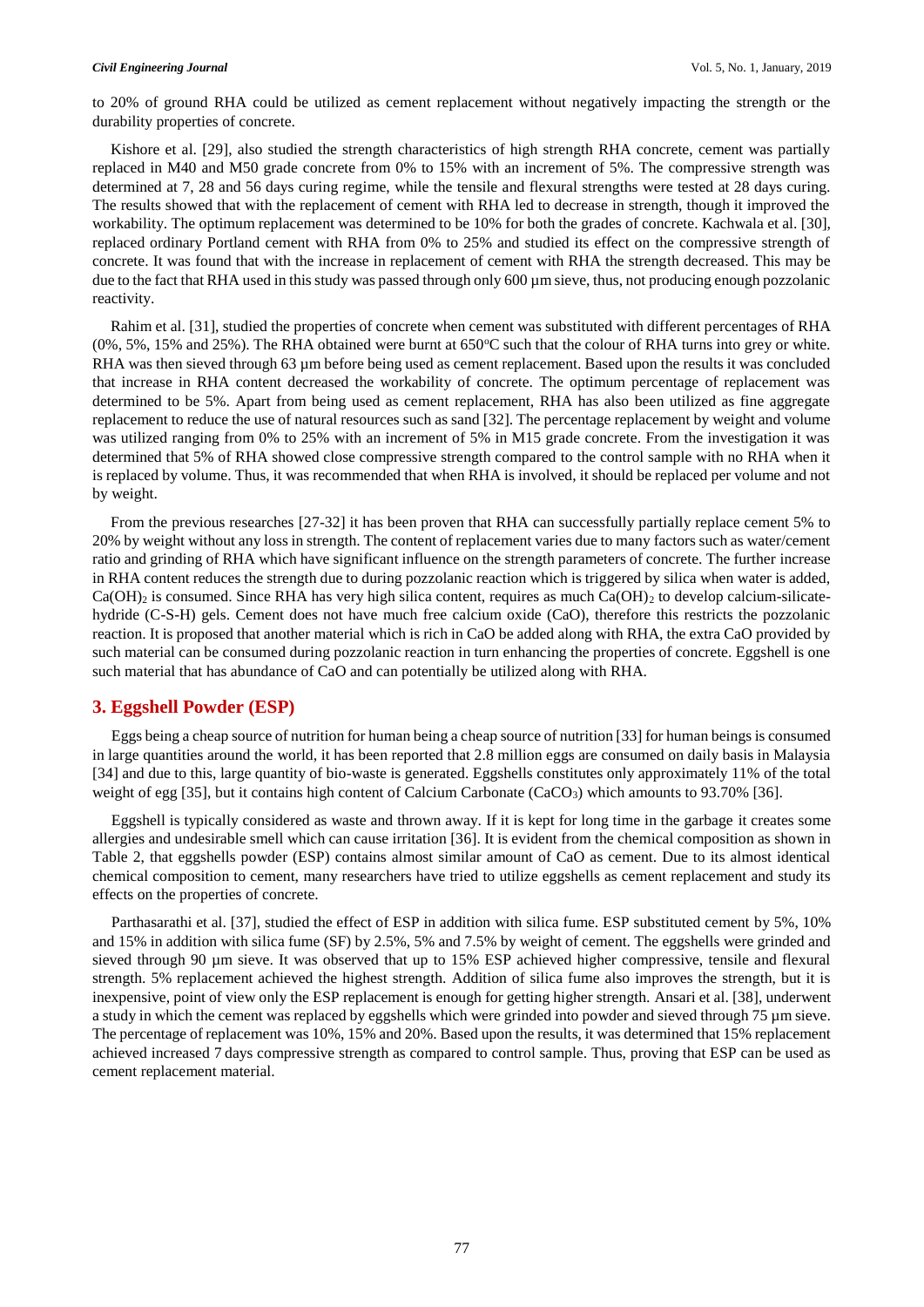| <b>Constituents</b>            |        | <b>ESP</b> |        |       | <b>OPC</b>    |       |  |  |
|--------------------------------|--------|------------|--------|-------|---------------|-------|--|--|
|                                | $[39]$ | [40]       | [41]   | [37]  | [39]          | [40]  |  |  |
| CaO                            | 63.8%  | 60.1%      | 64.34% | 50.7% | 47.9%         | 52.1% |  |  |
| SiO <sub>2</sub>               | 21.4%  | 21.8%      | 19.90% | 0.09% | 0.11%         | 0.08% |  |  |
| $Al_2O_3$                      | 5.1%   | 6.6%       | 4.30%  | 0.03% | ۰             | 0.03% |  |  |
| MgO                            | 0.36%  | 2.1%       | 2.04%  | 0.01% | Ĭ.            | 0.01% |  |  |
| Na <sub>2</sub> O              | 0.14%  | 0.4%       | 0.31%  | 0.19% | 0.14%         | 0.15% |  |  |
| SO <sub>3</sub>                | 3.38%  | 2.2%       | 2.88%  | 0.57% | 0.38%         | 0.62% |  |  |
| $P_2O_5$                       |        |            | 0.13%  | 0.24% |               |       |  |  |
| K <sub>2</sub> O               | 1.88%  | 0.4%       | 1.05%  |       |               |       |  |  |
| Fe <sub>2</sub> O <sub>3</sub> | 2.6%   | 4.1%       | 4.24%  | 0.02% | <b>Traces</b> | 0.02% |  |  |

**Table 2. Chemical Composition of ESP and OPC**

Tan et al. [42], studied the effect on the compressive strength of eggshell concrete when different curing methods are utilized. The cement was replaced with eggshells by 5%, 10%, 15% and 20%. While two different cuing methods, one consisting of fully water curing while the other was open-air curing. In both the curing methods, 15% eggshell replacement was determined to be optimum at which the concrete achieved the highest strength compared to the concrete with no replacement. Further increase beyond 15% replacement resulted in significant loss of strength. The eggshells were grinded and passed through 45 µm sieve in this study. Like RHA, eggshells have also been utilized as fine aggregates replacement. An experimental study was conducted by Karthick et al. [43], on the potential usage of eggshells as partial sand replacement up to 50%. It was determined that with 20% replacement, the compressive strength was at par with the control sample. It was also observed that with the increase in the eggshells the tensile and flexural strength of concrete decreased.

# **4. Recent Trends in Combined Utilization of RHA and ESP in Concrete**

Due to RHA's pozzolanic nature and lack of calcium, researchers have attempted to utilize egg shells in addition with RHA as cement replacement in concrete. Asman et al. [26], carried out a study to determine the optimum percentage of eggshell ash (ESA) and RHA as partial cement replacement. The eggshell ash was used 2%, 4% and 6% while 8%, 6% and 4% of RHA was utilized. The combined total replacement was 10%. Both concrete A (2% RHA + 8 ESA) and Concrete B (4% RHA + 6% ESA) achieved lower compressive strength then the normal concrete. But concrete C (6% RHA + 4% ESA) gained higher strength. All concrete with RHA and eggshell ash achieved lower flexural strength compared to normal concrete. Thus, proving that it is possible to use both waste materials together and substitute the cement.

Another experimental investigation was carried out on the combined utilization of RHA and ESP as partial cement replacement [44]. RHA and ESP were first individually used to replace cement, and then combinedly. The results obtained from the experimental work is shown in Table 3. Based upon the results shown in Table 3, it can be said that individual utilization of RHA as cement replacement losses strength when content of RHA is increased. Interestingly, small amount of ESP (Mx4 and Mx5) used as partial cement replacement enhanced the compressive strength such that it was 17.42% higher than control, though other strengths were slightly lower than the control sample. The combined utilization of RHA and ESP improved strength. Mx6 mix which contained 15% RHA and 5% ESP recorded the highest compressive strength of 38.67 MPa which was 22.72% higher than control sample at 28 days curing, though the tensile and flexural strengths for this mix were slightly lower than the control sample, it was still in acceptable range. Thus, proving that RHA and ESP are compatible, combined utilization can enhance the strength of concrete while simultaneously reducing the cement content.

| <b>Mix</b><br>Name | <b>RHA</b> | <b>ESP</b><br>$(\%)$ | <b>Cement</b><br>(%) | <b>Compressive Strength</b><br>(MPa) |         | <b>Tensile Strength</b><br>(MPa) |         | <b>Flexural Strength</b><br>(MPa) |         |
|--------------------|------------|----------------------|----------------------|--------------------------------------|---------|----------------------------------|---------|-----------------------------------|---------|
|                    | (%)        |                      |                      | 7 days                               | 28 days | 7 days                           | 28 days | 7 days                            | 28 days |
| Mx0                | $\theta$   | $\mathbf{0}$         | 100                  | 24.23                                | 31.51   | 2.92                             | 3.9     | 4.8                               | 6.32    |
| Mx1                | 10         | $\overline{0}$       | 90                   | 27.6                                 | 29.3    | 2.1                              | 2.52    | 1.85                              | 2.53    |
| Mx2                | 15         | $\mathbf{0}$         | 85                   | 14.4                                 | 17.6    | 1.8                              | 2.11    | 1.1                               | 1.94    |
| Mx3                | $\theta$   | $\overline{4}$       | 96                   | 19.5                                 | 36.2    | 2.11                             | 3.14    | 3.15                              | 4.6     |
| Mx4                | $\theta$   | 5                    | 95                   | 19.3                                 | 37      | 2.13                             | 3.24    | 3.23                              | 4.78    |
| Mx5                | 10         | $\overline{4}$       | 86                   | 18.01                                | 35.21   | 4.5                              | 5.7     | 4.9                               | 6.4     |

**Table 3. Mechanical properties of concrete incorporating RHA and ESP [44]**.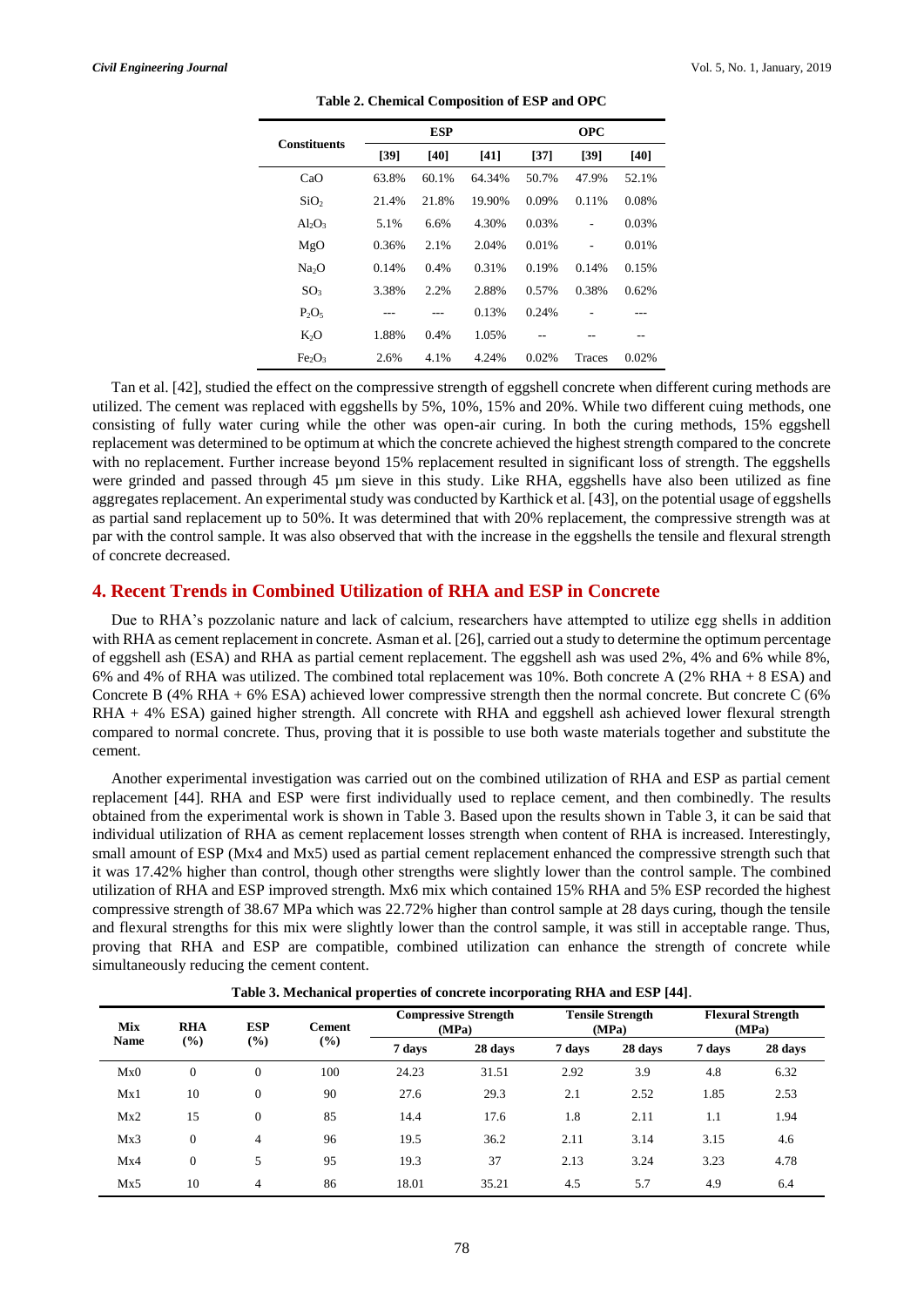# **5. Conclusion**

Rapid urbanization and industrialization have increased the generation of waste materials, which has put unnecessary burden on the country's economy which has to dispose these materials into landfills. The disposal of such waste materials not only occupies land causing scarcity of land, but also increases health-related issues for the surrounding residents, which has focused researchers to find alternative to disposing these waste materials. One potential alternative and sustainable solution to dumping of waste materials is the utilization of these waste materials in the production of concrete which not only will result in the efficient solid waste management while simultaneously help reduce the dependency and use of cement in its production. Though many researchers have studied the potential of using individual agricultural and food ash wastes as partial cement replacement in concrete, there is lack of study on the combined utilization of such wastes. Most of these wastes that are generated in abundance are pozzolanic in nature.

According to Massazza [45],  $22\%$  of Ca(OH)<sub>2</sub> is available and this amount can be used up by the pozzolans. Pozzolan materials, which have low calcium/silica ratio, enhance the hydration reaction for the formation of C-S-H gels thus improving the mechanical strength of high-performance concrete when calcium is added to it [8, 46]. Therefore, RHA, a highly reactive pozzolan material with very low calcium/silica ratio, when substituted along with a calcium rich material can enhance the properties of concrete at the same time also reducing the amount of cement used, thus reducing the emission of  $CO_2$ . Eggshell which has identical amount of calcium can provide extra  $Ca(OH)_2$  that pozzolans require and produce higher strengths. Past researches have proven that both waste materials can be used, but extensive research is required to understand the effect of combined use of RHA and eggshells as cement replacement on the strength performance of concrete. The potential reduction on the dependency on cement to achieve higher strengths in concrete with the utilization of RHA and eggshells can lead to development of green and sustainable concrete, while also resolving the environmental issues that these waste materials have.

### **6. Funding**

The authors would like to thank the Universiti Tun Hussein Onn Malaysia (UTHM) which provided the financial support for this project under Tier 1 grant (Vot-H122).

# **7. Conflicts of Interest**

The authors declare no conflict of interest.

# **8. References**

[1] Jhatial, A. A., Sohu, S., Bhatti, N. K., Lakhiar M. T. and Oad, R. "Effect of steel fibres on the compressive and flexural strength of concrete." International Journal of Advanced and Applied Sciences, vol. 5, issue 10, (2018): 16 – 21. [doi:10.21833/ijaas.2018.10.003.](https://doi.org/10.21833/ijaas.2018.10.003)

[2] Suhendro, B. "Toward green concrete for better sustainable environment." Procedia Engineering. 95, (2014): 305–320. do[i:10.1016/j.proeng.2014.12.190.](https://doi.org/10.1016/j.proeng.2014.12.190)

[3] Baikerikar, A. "A Review on Green Concrete." Journal of Emerging Technologies Innovative Research, vol. 1, issue 6, (2014):472-474.

[4] Obla, K. H. "What is Green Concrete?" The Indian Concrete Journal, (2009): 26 – 28.

[5] Jhatial, A. A., Inn, G. W., Mohamad, N., Alengaram, U. J., Mo, K. H. and Abdullah, R. "Influence of polypropylene fibres on the tensile strength and thermal properties of various densities of foamed concrete." IOP Conference Series: Materials Science and Engineering, vol. 271, no. 1, (2017): 1 – 7. doi: 10.1088/1757-899X/271/1/012058.

[6] Dembovska, L., Bajarea, D., Pundieneb, I. and Vitolaa, L. "Effect of Pozzolanic Additives on the Strength Development of High Performance Concrete." Procedia Engineering, vol. 172, (2017): 202 – 210. doi[:10.1016/j.proeng.2017.02.050.](https://doi.org/10.1016/j.proeng.2017.02.050)

[7] Martinez-Ramirez, S., Blanco-Varela, M. T., Erena, I. and Gener, M. "Pozzolanic reactivity of zeolitic rocks from different Cuban deposits: characterisation of reaction products." Applied Clay Science, vol. 32, (2006): 40 – 52. do[i:10.1016/j.clay.2005.12.001.](https://doi.org/10.1016/j.clay.2005.12.001)

[8] Martens, G., Snellings, R., van Balen, K., Bicer-Simsir, B., Verlooy, P. and Elsen, J. "Pozzolanic reactions of common natural zeolites with lime and parameters affecting their reactivity." Cement and Concrete Research, vol. 39, (2009): 233 – 240. do[i:10.1016/j.cemconres.2008.11.008.](https://doi.org/10.1016/j.cemconres.2008.11.008)

[9] Toropovs, N., Bajare, D., Sahmenko, G., Krage, L. and Korjakins, A. "The formation of microstructure in high strength concrete containing micro and nanosilica. Key Engineering Materials, vol. 604, (2014): 83 – 86. doi[:10.4028/www.scientific.net/KEM.604.83.](https://doi.org/10.4028/www.scientific.net/KEM.604.83)

[10] Popovic, S. "Strength and Related Properties of Concrete: A Quantitative Approach" John Wiley and Sons, Inc, New York (1998).

[11] Muthayya, S., Sugimoto, J. D., Montgomery, S. and Maberly, G. F. "An overview of global rice production, supply, trade, and consumption." Annals of the New York Academy of Sciences 1324, (2014): 7-144, doi: [10.1111/nyas.12540.](https://doi.org/10.1111/nyas.12540)

[12] Krishna, N. K., Sandeep, S., Mini, K. M. "Study on concrete with partial replacement of cement by rice husk ash." IOP Conf. Series: Materials Science and Engineering, 149 (2016): 1 – 11. do[i:10.1088/1757-899X/149/1/012109.](https://doi.org/10.1088/1757-899X/149/1/012109)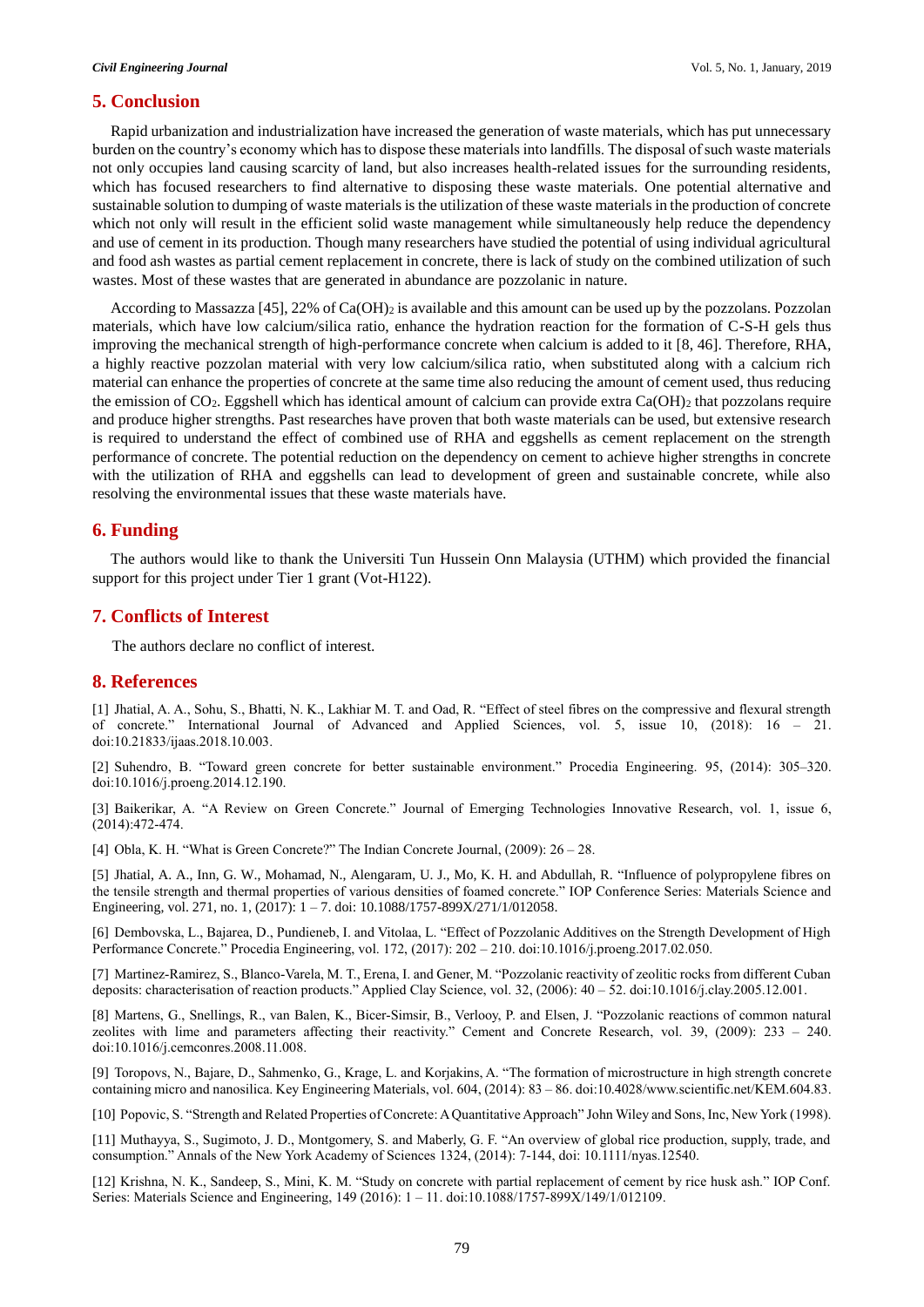#### *Civil Engineering Journal* Vol. 5, No. 1, January, 2019

[13] Chen, H., T. Siebenmorgen & K. Griffin. "Quality characteristics of long-grain rice milled in two commercial systems." Cereal Chemistry Journal, vol. 75, issue 4, (1998): 560–565. doi[:10.1094/cchem.1998.75.4.560](https://doi.org/10.1094/cchem.1998.75.4.560)

[14] Rambabu, P. V., Varma, V. C. and Ramarao, G. V. "Experimental Study on Rice Husk Ash for Optimum Level of Replacement of Cement in Concrete." International Journal of Engineering Research & Technology, vol. 4, issue 10, (2015): 354 – 359. do[i:10.17577/ijertv4is100395](https://doi.org/10.17577/ijertv4is100395)

[15] Hwang, C. L. and Chandra, S. "The Use of Rice Husk Ash in Concrete." Waste Materials Used in Concrete Manufacturing, (1996): 184 – 234. doi[:10.1016/b978-081551393-3.50007-7](https://doi.org/10.1016/b978-081551393-3.50007-7)

[16] Bernas 2018. Rice Process. Retrieved on September 04, 2018.

[17] Nair, D. G., Fraaij, A., Klaassen, A. A. K., Kentgens, A. P. M. "A structural investigation relating to the pozzolanic activity of rice husk ashes." Cement and Concrete Research, vol. 38, issue 6, (2008): 861 – 869. doi[:10.1016/j.cemconres.2007.10.004](https://doi.org/10.1016/j.cemconres.2007.10.004)

[18] Swaminathen, A. N. and Ravi, S. B. "Use of rice husk ash and metakaolin as Pozzolans for concrete: a review." International Journal of Applied Engineering Research, vol. 11, issue 1, (2016): 656 – 664.

[19] Rego, J. H. S., Nepomuceno, A. A., Figueiredo, E. P., Hasparyk, N. P. and Borges, L. D. "Effect of particle size of residual ricehusk ash in consumption of Ca(OH)<sub>2</sub>" ASCE Journal of Materials in Civil Engineering, vol. 27, issue 6, (2015): 1 – 8. do[i:10.1061/\(asce\)mt.1943-5533.0001136.](https://doi.org/10.1061/(asce)mt.1943-5533.0001136)

[20] Mahmud, H. B., Bahri, S., Yee, Y. W. and Yeap, Y. Y. "Effect of rice husk ash on the strength and durability of high strength performance concrete." World Acad. Sci. Eng. Technol., vol. 10, issue 3, (2016): 375 – 380.

[21] Hadipramana, J., Samad, A. A. A., Zaidi, A. M. A., Mohammad, N. and Riza, F. V. "Effect of uncontrolled burning rice husk ash in foamed concrete." Advanced Materials Research. 626, (2013): 769 - 775. doi: [10.4028/www.scientific.net/amr.626.769.](https://doi.org/10.4028/www.scientific.net/amr.626.769)

[22] Memon, SA., Shaikh, MA., Akbar, H. "Production of low cost self-compacting concrete using rice husk ash" First International Conference on Construction in Developing Countries (ICCIDC–I), August 4, 5, 2008, Karachi, Pakistan, (2008): 260– 269.

[23] Kartini, K. "Rice Husk Ash – Pozzolanic Material for Sustainability." International Journal of Applied Science and Technology, vol. 1, issue 6, (2011): 169 – 178.

[24] Karim, M. R., Hossain, M. M., Khan, M. N. N., Zain, M. F. M., Jamil, M. and Lai F. C. "On the Utilization of Pozzolanic Wastes as an Alternative Resource of Cement." Materials 2014(7), (2014): 7809 – 7827. do[i:10.3390/ma7127809.](https://doi.org/10.3390/ma7127809)

[25] Gupta, N., Kumar, P., Mishra A. and Srivastava, R. P. "Characterization and Application of Rice Husk Ash as Pozzolanic Material in Concrete." IOSR Journal of Mechanical and Civil Engineering, vol. 12, issue 3, (2015): 28 – 32.

[26] Asman, N. S. A., Dullah, S., Ayog, J. L., Amaludin, A., Amaludin, H., Lim, C. H. and Baharum, A. "Mechanical Properties of Concrete Using Eggshell Ash and Rice Husk Ash as Partial Replacement of Cement." MATEC Web of Conferences 103, (2017): 1 – 6. do[i:10.1051/matecconf/201710301002.](https://doi.org/10.1051/matecconf/201710301002)

[27] Tangchirapat, W., Tangpagasit, J., Waew-kum, S. and Jaturapitakkul, C. "A new pozzolanic material from palm oil fuel ash." KMUTT Research and Development Journal 26, (2013): 459 – 473.

[28] Chao-Lung, H., Tuan, B. L., and Tsun, C. C. "Effect of rice husk ash on the strength and durability characteristics of concrete." Construction and Building Materials. 25, (2011): 3768 – 3772. doi[:10.1016/j.conbuildmat.2011.04.009.](https://doi.org/10.1016/j.conbuildmat.2011.04.009)

[29] Kishore, R., Bhikshma, V. and Prakash P. J. "Study on strength characteristics of high strength Rice Husk Ash concrete." Procedia Engineering. 14, (2011): 2666 – 2672. do[i:10.1016/j.proeng.2011.07.335.](https://doi.org/10.1016/j.proeng.2011.07.335)

[30] Kachwala, A., Pammani, A., Raval, A. "Effect of rice husk ash as a partial replacement of ordinary Portland cement in concrete." International Research Journal of Engineering and Technology, vol. 2, issue 5, (2015): 175 – 177.

[31] Rahim, M. A., Ibrahim, N. M., Idris, Z., Ghazaly, Z. M., Shahidan, S., Rahim, N. L., Sofri, L. A. and Isa, N. F. "Properties of Concrete with Different Percentage of the Rice Husk Ash (RHA) as Partial Cement Replacement." Materials Science Forum, 803,  $(2014): 288 - 293.$ 

[32] Obilade, I. O. "Experimental Study on Rice Husk as Fine Aggregates in Concrete." The International Journal of Engineering and Science, vol. 3, issue 8, (2014): 09 – 14.

[33] Miranda, J. M., Anton, X., Redondo-Valbuena, C., Roca-Saavedra, P., Rodriguez J. A., Lamas, A., Franco, C. M. and Cepeda, A. "Egg and Egg-Derived Foods: Effects on Human Health and Use as Functional Foods." Nutrients, vol. 7, issue 1, (2015): 706 – 729. do[i:10.3390/nu7010706.](https://doi.org/10.3390/nu7010706)

[34] Astro Awani 2018. Malaysians consume 1.8 million chickens daily - Ahmad Shabery Malaysians consume 1.8 million chickens daily - Ahmad Shabery. Retrieved on August 22, 2018.

[35] Gaonkar, M., Chakraborty, A. P. "Application of Eggshell as Fertilizer and Calcium Supplement Tablet." International Journal of Innovative Research in Science, Engineering and Technology, vol. 5, issue 3, (2016): 3520 – 3525.

[36] Qureshi, A. M., Moon, A. S. and Hirapure, A. S. "Innovative use of Rice Husk Ash Fly Ash and Egg Shell Powder in Concrete." IJSRD - International Journal for Scientific Research & Development, vol. 3, issue 01, (2015): 946 – 948.

[37] Parthasarathi, N., Prakash, M., Satyanarayanan, K. S. "Experimental Study on Partial Replacement of Cement with Egg Shell Powder and Silica Fume." Rasayan Journal of Chemistry, vol. 10, issue 2, (2017): 442 - 449. do[i:10.7324/rjc.2017.1021689.](https://doi.org/10.7324/rjc.2017.1021689)